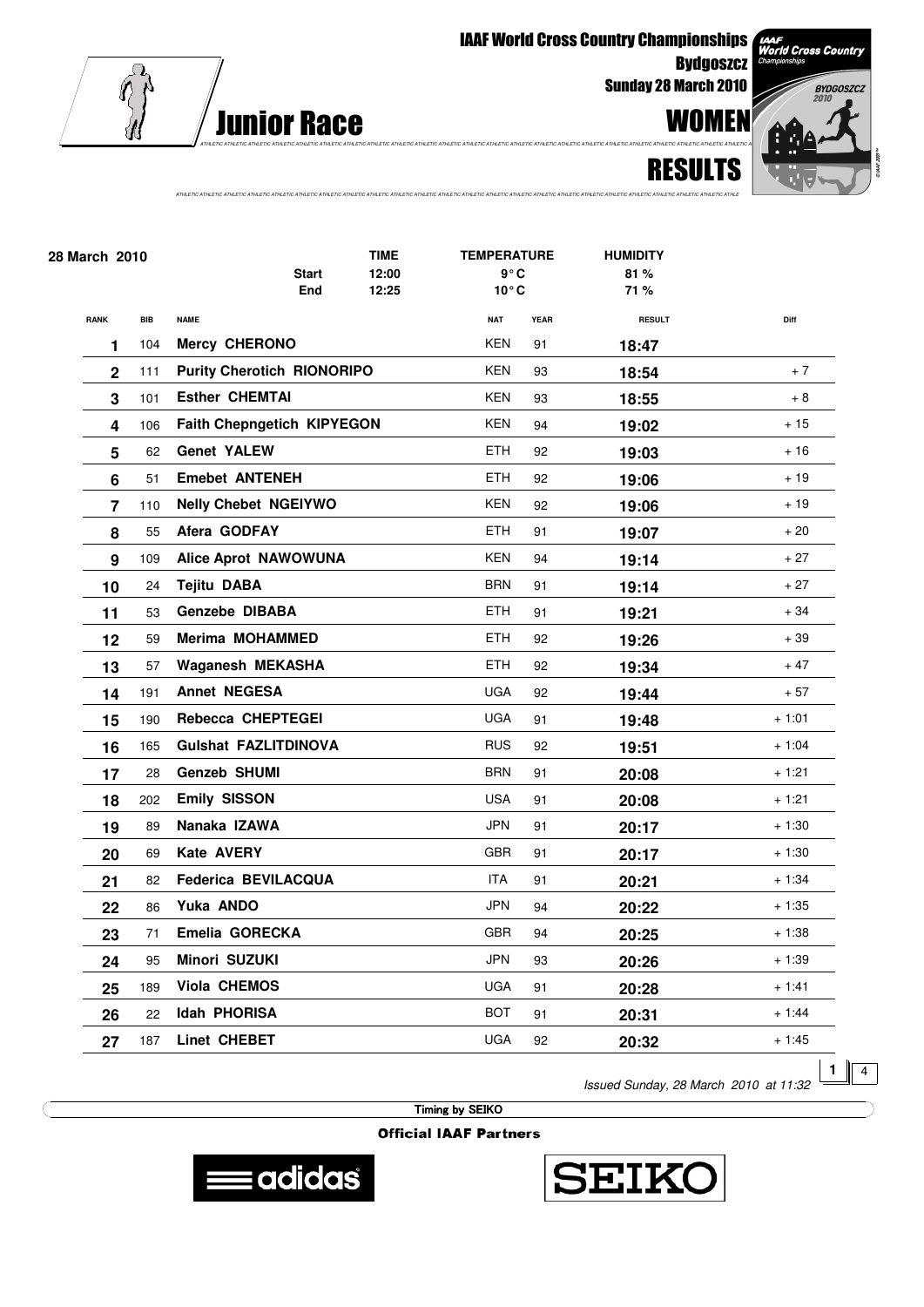| 28 | 125 | <b>Nicki Maria MCFADZIEN</b> | <b>NZL</b> | 91 | 20:34 | $+1:47$ |
|----|-----|------------------------------|------------|----|-------|---------|
| 29 | 195 | <b>Shelby GREANY</b>         | <b>USA</b> | 91 | 20:35 | $+1:48$ |
| 30 | 72  | <b>Annabel GUMMOW</b>        | GBR        | 93 | 20:37 | $+1:50$ |
| 31 | 126 | <b>Danielle TREVIS</b>       | <b>NZL</b> | 91 | 20:40 | $+1:53$ |
| 32 | 78  | <b>Hannah WALKER</b>         | <b>GBR</b> | 91 | 20:41 | $+1:54$ |
| 33 | 94  | <b>Akane SUEYOSHI</b>        | <b>JPN</b> | 91 | 20:53 | $+2:06$ |
| 34 | 32  | <b>Chelsea GRAHAM</b>        | CAN        | 92 | 20:54 | $+2:07$ |
| 35 | 192 | <b>Juliet BOTTORFF</b>       | <b>USA</b> | 91 | 21:00 | $+2:13$ |
| 36 | 75  | <b>Beth POTTER</b>           | GBR        | 91 | 21:04 | $+2:17$ |
| 37 | 188 | <b>Mercy CHELANGAT</b>       | <b>UGA</b> | 91 | 21:05 | $+2:18$ |
| 38 | 5   | Hadda SOUADIA                | <b>ALG</b> | 92 | 21:07 | $+2:20$ |
| 39 | 157 | <b>Letitia SAAYMAN</b>       | <b>RSA</b> | 92 | 21:09 | $+2:22$ |
| 40 | 34  | <b>Caroline PFISTER</b>      | CAN        | 92 | 21:11 | $+2:24$ |
| 41 | 198 | <b>Emily JONES</b>           | USA        | 91 | 21:12 | $+2:25$ |
| 42 | 183 | Narjes ISSAOUI               | <b>TUN</b> | 91 | 21:14 | $+2:27$ |
| 43 | 120 | Karla DIAZ                   | MEX        | 91 | 21:18 | $+2:31$ |
| 44 | 6   | <b>Nawal YAHI</b>            | <b>ALG</b> | 91 | 21:20 | $+2:33$ |
| 45 | 204 | Sophia ZIEMIAN               | <b>USA</b> | 91 | 21:21 | $+2:34$ |
| 46 | 3   | Nabila MADOUI                | ALG        | 93 | 21:24 | $+2:37$ |
| 47 | 97  | <b>Chihiro TANABE</b>        | <b>JPN</b> | 91 | 21:25 | $+2:38$ |
| 48 | 136 | Paula KOPCIEWSKA             | POL        | 92 | 21:27 | $+2:40$ |
| 49 | 132 | Aleksandra GIERAT            | POL        | 91 | 21:27 | $+2:40$ |
| 50 | 14  | Demi WOOD                    | <b>AUS</b> | 92 | 21:29 | $+2:42$ |
| 51 | 203 | <b>Laura TREMBLAY</b>        | <b>USA</b> | 91 | 21:31 | $+2:44$ |
| 52 | 151 | <b>Thato MAKHAFOLA</b>       | <b>RSA</b> | 94 | 21:36 | $+2:49$ |
| 53 | 33  | Ciara KARY                   | CAN        | 92 | 21:36 | $+2:49$ |
| 54 | 184 | Safa JAMMELI                 | <b>TUN</b> | 91 | 21:41 | + 2:54  |
| 55 | 205 | <b>Olivia BURNE</b>          | <b>NZL</b> | 91 | 21:41 | $+2:54$ |
| 56 | 73  | Sarah INGLIS                 | GBR        | 91 | 21:42 | $+2:55$ |
| 57 | 127 | Eliona DELGADO               | <b>PER</b> | 91 | 21:44 | $+2:57$ |
| 58 | 150 | Juan-Marie COOPER            | <b>RSA</b> | 92 | 21:45 | $+2:58$ |
| 59 | 49  | Estefanía TOBAL              | <b>ESP</b> | 91 | 21:48 | $+3:01$ |
| 60 | 162 | Dina ALEXANDROVA             | <b>RUS</b> | 92 | 21:48 | $+3:01$ |
| 61 | 112 | <b>Makampong MASAILE</b>     | LES        | 91 | 21:48 | $+3:01$ |
| 62 | 140 | Monika SUCHAR                | POL        | 91 | 21:49 | $+3:02$ |

Issued Sunday, 28 March 2010 at 11:32

**2**  $\sqrt{4}$ 

Timing by SEIKO



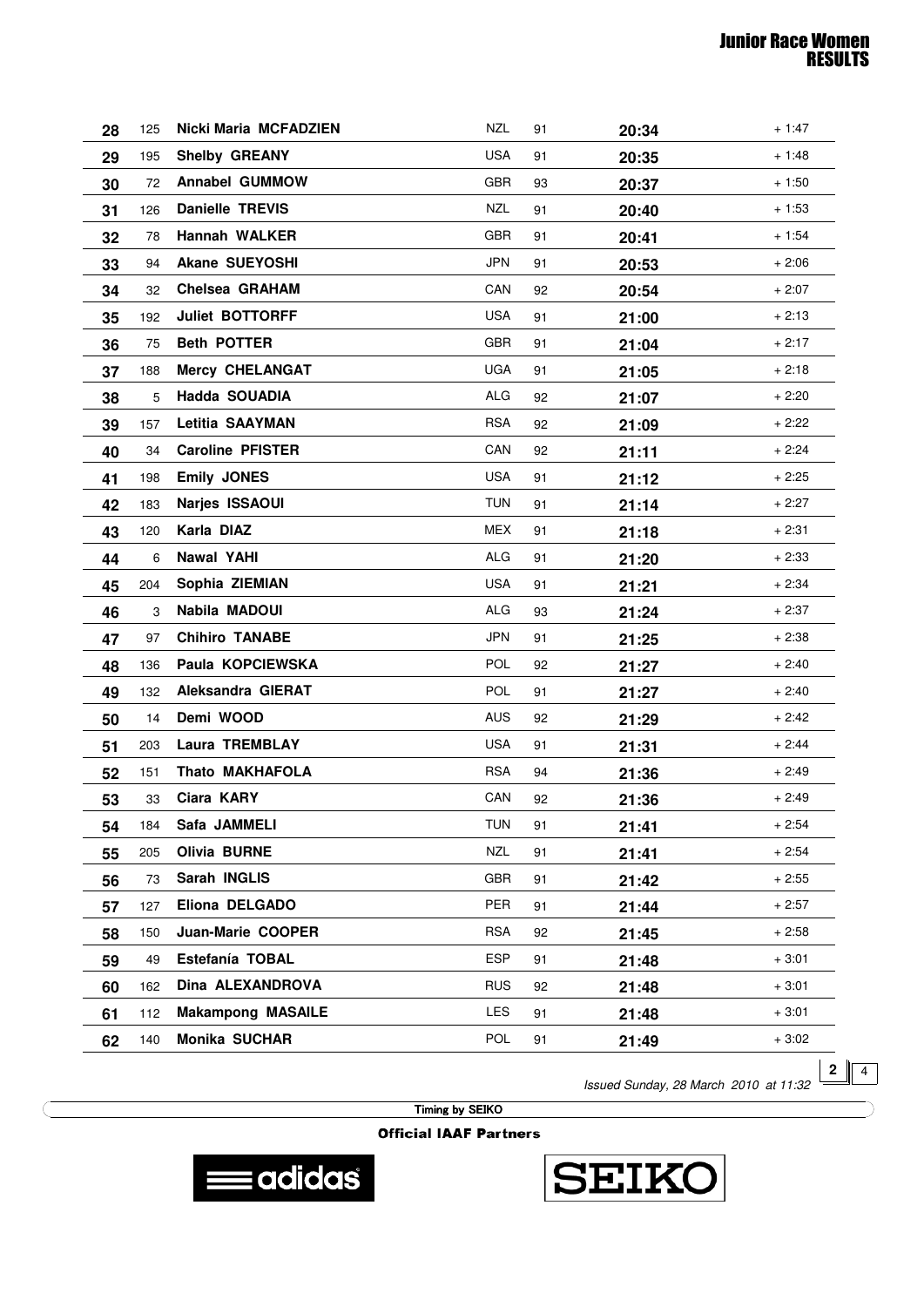| 63                                                                             | 20             | Hanna KALODZICH              | <b>BLR</b> | 91 | 21:50      | $+3:03$ |
|--------------------------------------------------------------------------------|----------------|------------------------------|------------|----|------------|---------|
| 64                                                                             | 158            | <b>Ashleigh SCHNETTLER</b>   | <b>RSA</b> | 91 | 21:50      | $+3:03$ |
| 65                                                                             | 166            | Viktoria IVANOVA             | <b>RUS</b> | 91 | 21:50      | $+3:03$ |
| 66                                                                             | 163            | Evdokia BUKINA               | <b>RUS</b> | 93 | 21:51      | $+3:04$ |
| 67                                                                             | 83             | Anna CEOLONI                 | ITA.       | 91 | 21:56      | $+3:09$ |
| 68                                                                             | 44             | Ana GUTIÉRREZ                | <b>ESP</b> | 91 | 21:58      | $+3:11$ |
| 69                                                                             | 4              | Nabila SIFI                  | ALG        | 91 | 21:59      | $+3:12$ |
| 70                                                                             | 1              | <b>Imane ALMANI</b>          | <b>ALG</b> | 91 | 22:00      | $+3:13$ |
| 71                                                                             | 168            | Anna SYSOEVA                 | <b>RUS</b> | 91 | 22:02      | $+3:15$ |
| 72                                                                             | 67             | Léa PLUMECOCQ                | <b>FRA</b> | 91 | 22:06      | $+3:19$ |
| 73                                                                             | 10             | <b>Grace THEK</b>            | <b>AUS</b> | 91 | 22:06      | $+3:19$ |
| 74                                                                             | 47             | María José PÉREZ             | <b>ESP</b> | 92 | 22:07      | $+3:20$ |
| 75                                                                             | 31             | <b>Madeleine DAVIDSON</b>    | CAN        | 92 | 22:07      | $+3:20$ |
| 76                                                                             | 130            | Izabela DZIEDZIECH           | <b>POL</b> | 91 | 22:09      | $+3:22$ |
| 77                                                                             | 64             | <b>Cécile CHEVILLARD</b>     | <b>FRA</b> | 92 | 22:09      | $+3:22$ |
| 78                                                                             | 186            | Marwa NASRI                  | <b>TUN</b> | 91 | 22:15      | $+3:28$ |
| 79                                                                             | 42             | <b>Tania CARRETERO</b>       | ESP        | 91 | 22:16      | $+3:29$ |
| 80                                                                             | 139            | Lena PLACZEK                 | <b>POL</b> | 91 | 22:26      | $+3:39$ |
| 81                                                                             | 161            | Sylvia Kedireng TSHETLANYANA | <b>RSA</b> | 93 | 22:26      | $+3:39$ |
| 82                                                                             | 66             | <b>Estelle MATHIAS</b>       | <b>FRA</b> | 92 | 22:29      | $+3:42$ |
| 83                                                                             | 35             | Karley REMPEL                | CAN        | 93 | 22:34      | $+3:47$ |
| 84                                                                             | 167            | Veronika MIKHAYLOVA          | <b>RUS</b> | 92 | 22:34      | $+3:47$ |
| 85                                                                             | 131            | Paulina FURMANSKA            | <b>POL</b> | 92 | 22:37      | $+3:50$ |
| 86                                                                             | 98             | Darya DEDOCHENKO             | KAZ        | 92 | 22:46      | $+3:59$ |
| 87                                                                             | 65             | <b>Marjorie HAMELIN</b>      | <b>FRA</b> | 92 | 22:48      | $+4:01$ |
| 88                                                                             | 180            | Hanen ALOUI                  | <b>TUN</b> | 92 | 22:53      | $+4:06$ |
| 89                                                                             | 36             | Samantha WALKOW              | CAN        | 91 | 23:01      | $+4:14$ |
| 90                                                                             | 85             | Ala'Ziad KHALIFAH            | <b>JOR</b> | 91 | 23:20      | $+4:33$ |
| 91                                                                             | 149            | <b>Debora SANTOS</b>         | <b>POR</b> | 92 | 23:29      | $+4:42$ |
| 92                                                                             | 182            | <b>Kawthar HDIDI</b>         | <b>TUN</b> | 91 | 23:33      | $+4:46$ |
| 93                                                                             | 181            | Amina DEROUICH               | <b>TUN</b> | 91 | 24:17      | $+5:30$ |
|                                                                                | 88             | Yuki HIDAKA                  | <b>JPN</b> | 92 | <b>DNF</b> |         |
|                                                                                | $\overline{2}$ | Naïma BAKADDOUR              | ALG        | 91 | <b>DNF</b> |         |
| <b>INTERMEDIATE TIMES</b><br>6:22<br>106 Faith Chepngetich KIPYEGON<br>1st Lap |                |                              |            |    |            |         |

**1st Lap 2nd Lap**

104 Mercy CHERONO

6:22 12:38

Issued Sunday, 28 March 2010 at 11:32

**3**  $\sqrt{4}$ 

Timing by SEIKO